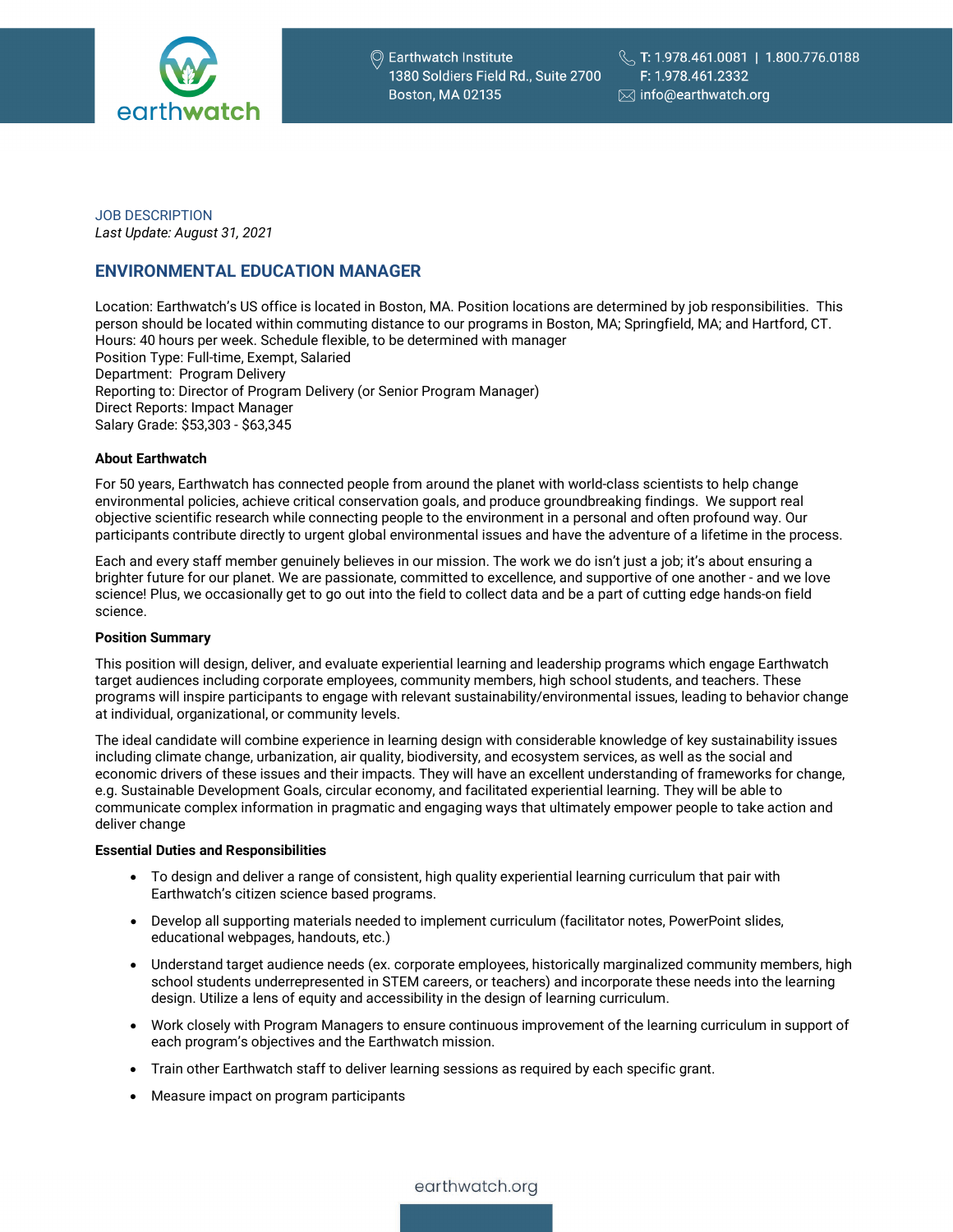

- Work with Development team to develop pitch ideas and demonstrate program impacts to generate funding for the programs.
- Support the development of Earthwatch's approach on how we effectively communicate critical sustainability issues to a diverse audience.
- To maintain a cohort of Earthwatch staff who are trained in the principles of Earthwatch learning and can be called upon to deliver learning when that capacity is needed.
- Line Management of Impact Manager and other employees as needed
- Travel is required for this position, as they will deliver learning sessions in 1-2 week periods at residential fieldbased locations and 1 day or evening sessions in urban locations. (In accordance with Earthwatch's COVID-19 safety protocols.)

#### General

- Help to build excellence in Earthwatch's capacity to develop and deliver high impact, integrated research & learning programs.
- Develop own and team's capability, bringing in new thinking on innovative approaches to transformational learning and sustainability.
- Contribute to global learning community of practice by supporting the community to learn & grow professionally.
- Support Program Delivery team on other activities as assigned.

# **Qualifications**

- Excellent understanding of environmental and sustainability agendas, including climate change, urbanization, air quality, biodiversity, ecosystem services, Sustainable Development Goals, etc.
- Passion for the natural world and an ability to inspire this in others.
- Excellent emotional intelligence, cultural sensitivity, and inter personal skills.
- 4-7 years experience designing inspiring learning content, presentations, workshops, and outdoor sessions for adult and teen learners.
- 4- 7 years experience facilitating immersive learning in-person and online, and an ability to explain complex information in accessible and inspiring ways for diverse audiences.
- A knowledge of group dynamics, learning styles, and facilitation techniques.
- Strong understanding of and experience working with learner-centered principles, models and practices for organizational and personal behavior change.
- Experience working with communities that are underrepresented in the outdoors, science, and the environmental industries. (Lived experience is a plus.)
- Ability to work effectively and collaboratively as a member of a culturally diverse, multidisciplinary team.
- Willingness to work irregular and long hours in the field requiring flexibility, organizational skills, collaboration and adaptability.
- Ability to travel roughly 25% per year nationally and internationally, through a combination of 1-2 week overnight trips and day trips which include intermittent nights and weekends. (currently reduced due to COVID-19 pandemic)
- Access to a person vehicle and valid driver's license
- Spanish or additional language proficiency is a plus
- Commitment to Earthwatch's mission and values.

# **Company Benefits**

- 401k retirement plan with 4% employer match
- Health insurance with health reimbursement, dental insurance and flexible spending accounts

# earthwatch.org